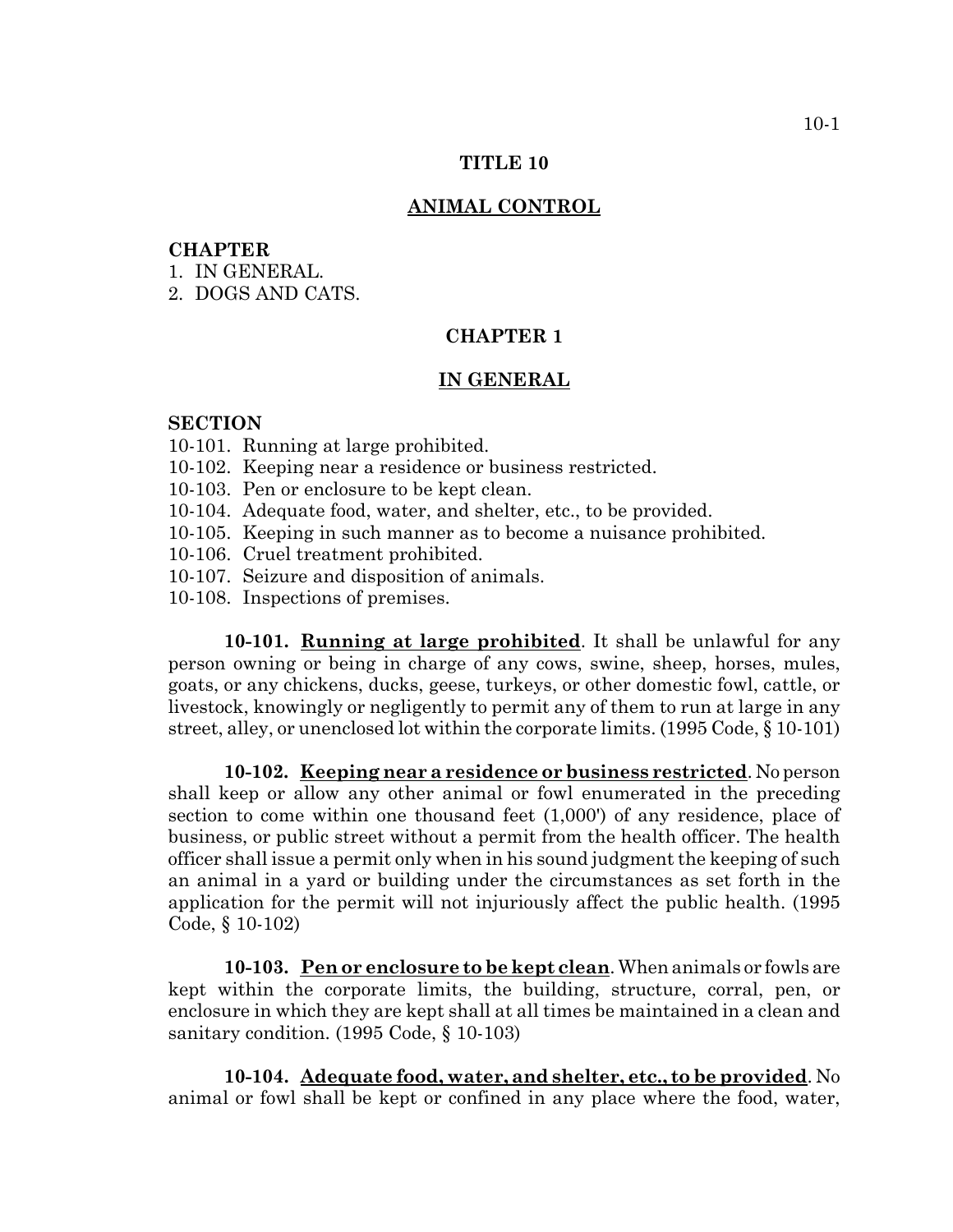shelter, and ventilation are not adequate and sufficient for the preservation of its health and safety.

All feed shall be stored and kept in a rat-proof and fly-tight building, box, or receptacle. (1995 Code, § 10-104)

**10-105. Keeping in such manner as to become a nuisance prohibited**. No animal or fowl shall be kept in such a place or condition as to become a nuisance because of either noise, odor, contagious disease, or other reason. (1995 Code, § 10-105)

**10-106. Cruel treatment prohibited**. It shall be unlawful for any person to beat or otherwise abuse or injure any dumb animal or fowl. (1995 Code, § 10-106)

**10-107. Seizure and disposition of animals**. Any animal or fowl found running at large or otherwise being kept in violation of this chapter may be seized by the health officer or by any police officer and confined in a pound provided or designated by the board of commissioners. If the owner is known he shall be given notice in person, by telephone, or by a postcard addressed to his last-known mailing address. If the owner is not known or cannot be located, a notice describing the impounded animal or fowl will be posted in at least three (3) public places within the corporate limits. In either case the notice shall state that the impounded animal or fowl must be claimed within five (5) days by paying the pound costs or the same will be humanely destroyed or sold. If not claimed by the owner the animal or fowl shall be sold or humanely destroyed, or it may otherwise be disposed of as authorized by the board of commissioners.

The pound keeper shall collect from each person claiming an impounded animal or fowl reasonable fees, in accordance with a schedule approved by the board of commissioners, to cover the costs of impoundment and maintenance. (1995 Code, § 10-107)

**10-108. Inspections of premises**. For the purpose of making inspections to insure compliance with the provisions of this chapter, the health officer, or his authorized representative, shall be authorized to enter, at any reasonable time, any premises where he has reasonable cause to believe an animal or fowl is being kept in violation of this chapter. (1995 Code, § 10-108)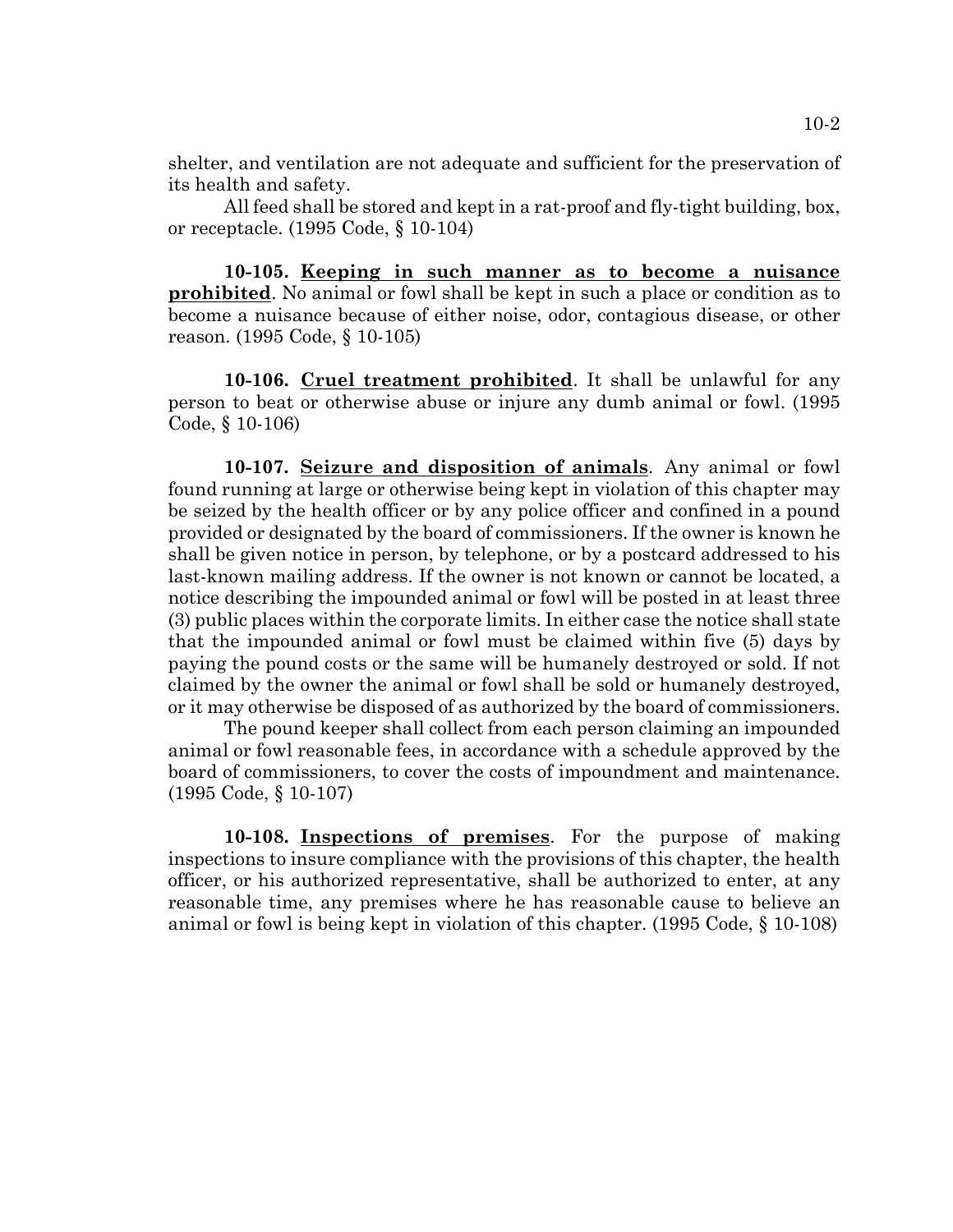## **CHAPTER 2**

# **DOGS AND CATS**

## **SECTION**

- 10-201. Rabies vaccination and registration required.
- 10-202. Dogs and cats to wear tags.
- 10-203. Running at large prohibited.
- 10-204. Vicious dogs and cats to be securely restrained.
- 10-205. Noisy dogs and cats prohibited.
- 10-206. Confinement of dogs and cats suspected of being rabid.
- 10-207. Seizure and disposition of dogs and cats.

**10-201. Rabies vaccination and registration required**. It shall be unlawful for any person to own, keep, or harbor any dog or cat without having the same duly vaccinated against rabies and registered in accordance with the provisions of the "Tennessee Anti-Rabies Law" (Tennessee Code Annotated, §§ 68-8-101 through 68-8-114) or other applicable law. (1995 Code, § 10-201)

**10-202. Dogs and cats to wear tags**. It shall be unlawful for any person to own, keep, or harbor any dog or cat which does not wear a tag evidencing the vaccination and registration required by the preceding section. (1995 Code, § 10-202)

**10-203. Running at large prohibited.** It shall be unlawful for any person knowingly to permit any dog or cat owned by him or under his control to run at large within the corporate limits. (1995 Code, § 10-203)

**10-204. Vicious dogs and cats to be securely restrained**. It shall be unlawful for any person to own or keep any dog or cat known to be vicious or dangerous unless such dog or cat is so confined and/or otherwise securely restrained as to provide reasonably for the protection of other animals and persons. (1995 Code, § 10-204)

**10-205. Noisy dogs and cats prohibited**. No person shall own, keep, or harbor any dog or cat which, by loud and frequent barking, whining, or howling, disturbs the peace and quiet of any neighborhood. (1995 Code, § 10-205)

<sup>1</sup> State law reference

Tennessee Code Annotated, §§ 68-8-108 and 68-8-109.